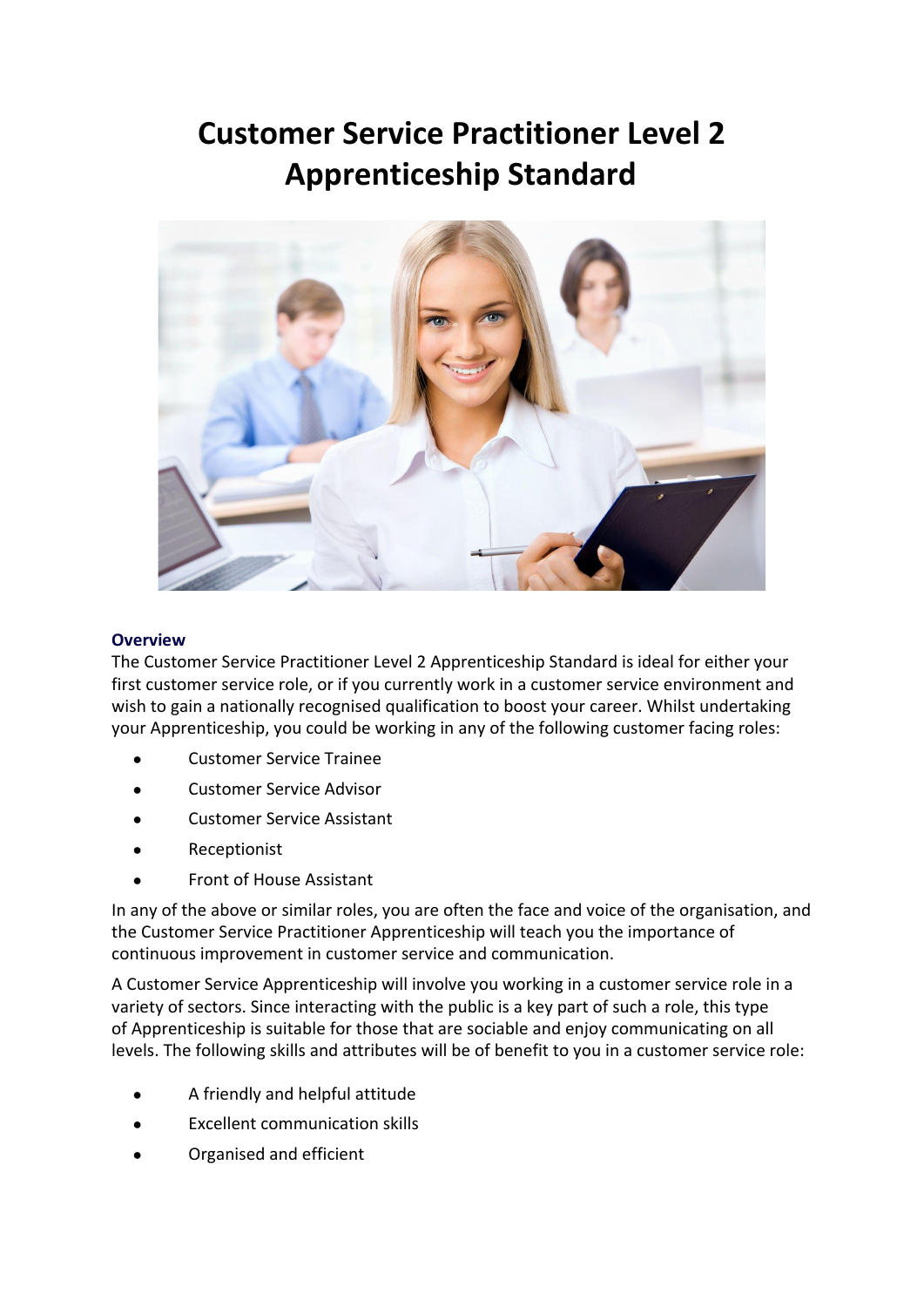- Resourceful and positive
- Good time-keeping

Working hours vary and are dependent on your employer and the type of industry that you are employed in. Customer Service roles in an office environment will typically involve working from 9am to 5pm. In sectors such as hospitality, retail, and travel you could be working as late as 10 pm including some weekend work.

Upon successful completion of your Customer Service Practitioner Apprenticeship, you will qualify with a NCFE Level 2 Diploma in Customer Service, plus Level 1 Functional Skills in Maths & English.

## **Outline of Programme**

This Apprenticeship is delivered in the workplace over 12 months via regular support from one of our professional tutors. During your Apprenticeship, you will be employed in a suitable customer-facing role where you will gain valuable work experience in line with the standards set out for the Customer Services Practitioner Apprenticeship, whilst earning a salary.

Our professional tutors will deliver learning and provide coaching and resources to develop your skills, knowledge and behaviour in the following key areas:

| <b>Skills</b>                                   | Knowledge                              | <b>Behaviours/Attitude</b>                             |
|-------------------------------------------------|----------------------------------------|--------------------------------------------------------|
| Interpersonal skills                            | Knowing your customers                 | Developing self                                        |
| Communication                                   | Understanding the<br>organisation      | Team working                                           |
| Influencing skills                              | Meeting regulations and<br>legislation | Being open to feedback                                 |
| Personal organisation                           | Your role and<br>responsibilities      | Equality - treating all<br>customers as individuals    |
| Dealing with customer<br>conflict and challenge | <b>Customer Service</b>                | Presentation - Dress code<br>and professional language |
|                                                 | Product service and<br>knowledge       | 'Right first time'                                     |
|                                                 | Systems and resources                  |                                                        |

## **Cost**

There are two options available;

● Levy Paying Employer – funding is drawn down from the employer levy pot